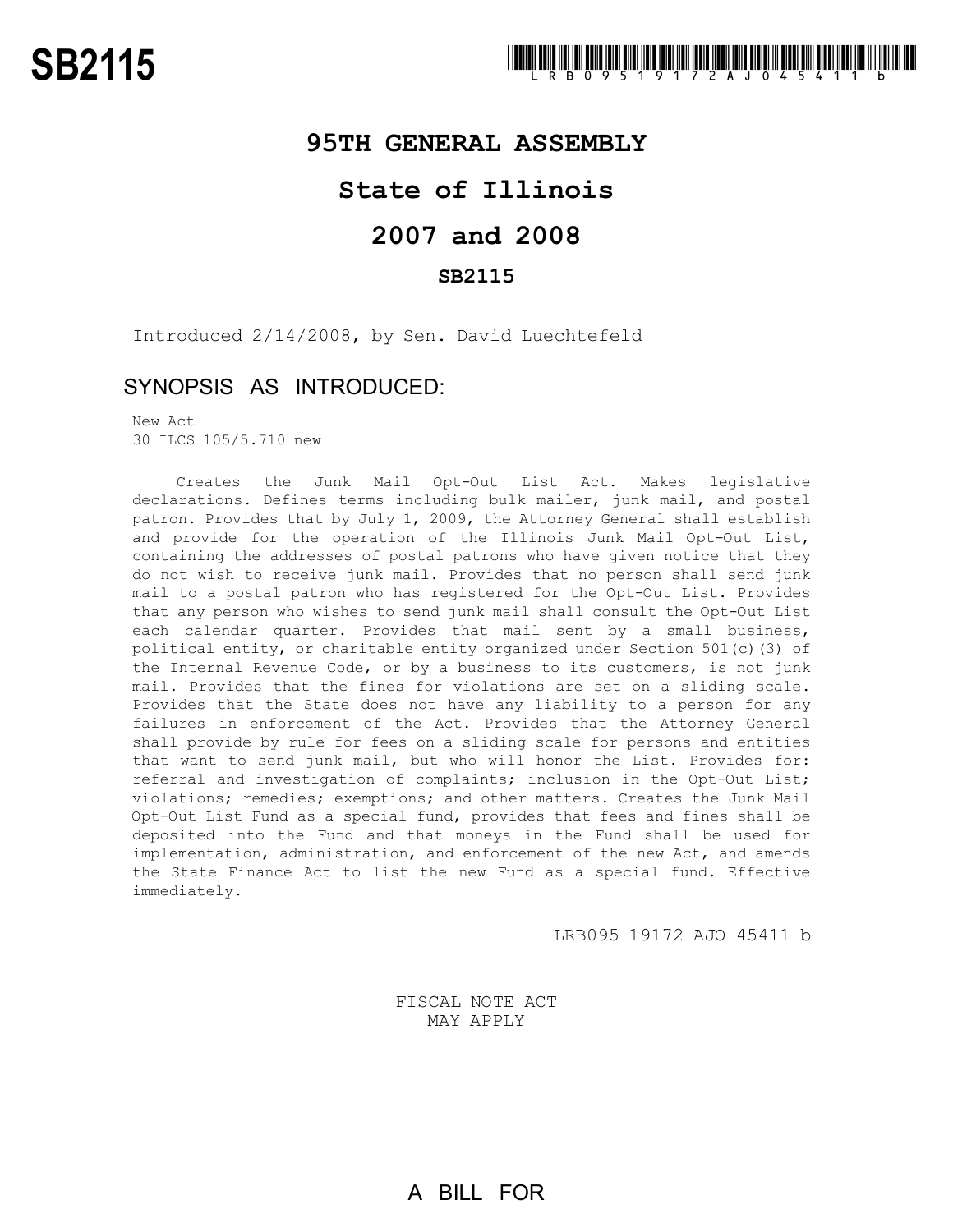1

AN ACT concerning civil law.

### **Be it enacted by the People of the State of Illinois, represented in the General Assembly:** 2 3

Section 1. Short title. This Act may be cited as the Junk Mail Opt-Out List Act. 4 5

Section 5. Legislative declaration. The General Assembly hereby finds, determines, and declares that: 6 7

(a) Unsolicited bulk mail ("junk mail") now represents a major portion of the budget and workload of the United States Postal Service, with over 90 billion pieces delivered per year, and, based on data supplied by the United States Environmental Protection Agency and the National Solid Waste Management Association requiring disposal at a cost of millions of dollars, and the destruction of 100 million trees nationwide for paper pulp. 8 9 10 11 12 13 14 15

(b) The proliferation of junk mail has included a sharp rise in the number of deceptively packaged commercial solicitations that have been used to perpetrate fraud against the elderly and the unsophisticated. 16 17 18 19

(c) Many citizens of this State view junk mail as an imposition on their time, an invasion of their privacy, and an environmental sacrilege. 20 21 22

23

(d) Individual rights and commercial freedom of speech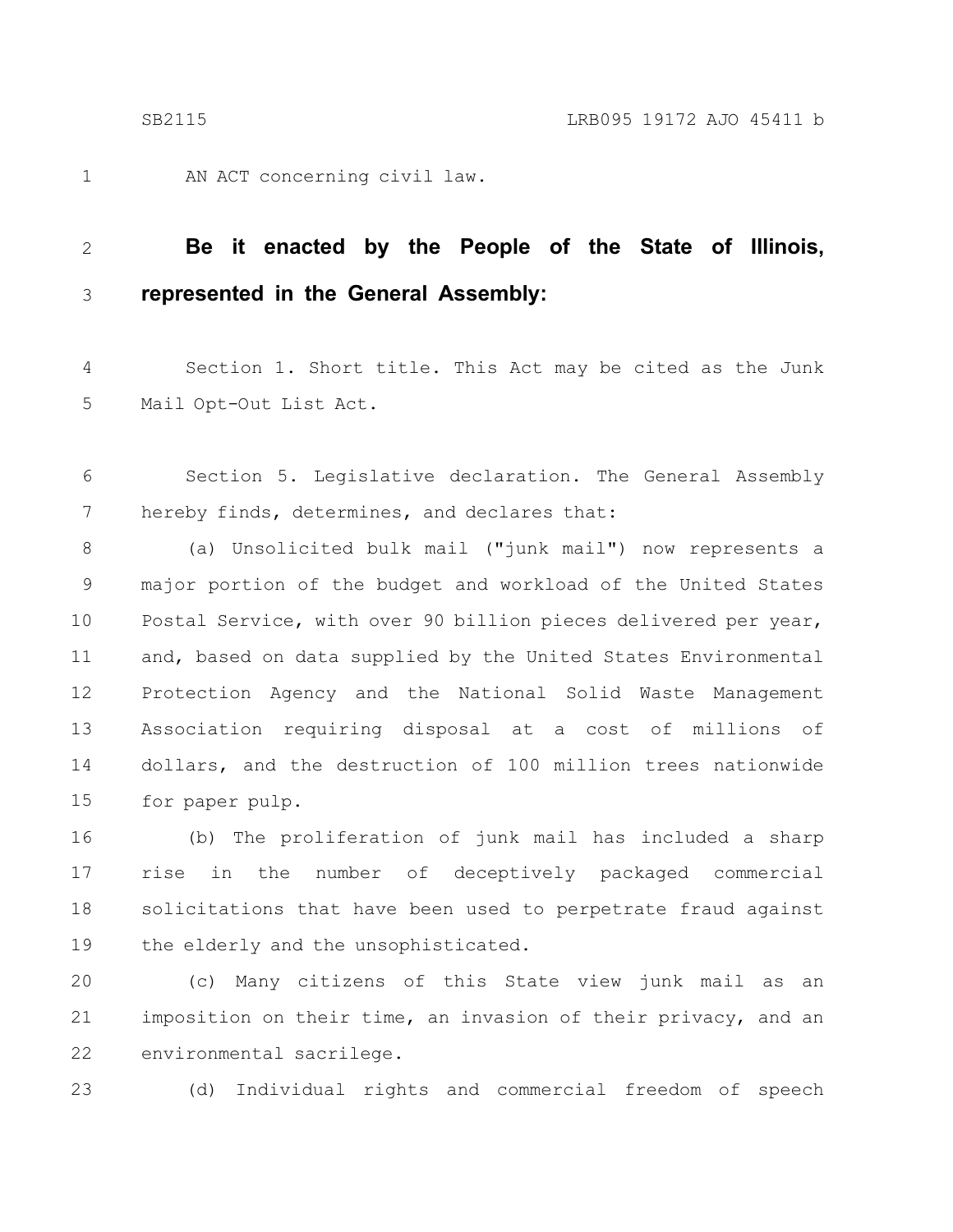should be balanced in a way that accommodates both individual choice and legitimate marketing practices. 1 2

(e) Although small businesses and charitable and political organizations are exempt from this Act in order not to hamper the free flow of ideas in our democracy, the General Assembly encourages those organizations to voluntarily comply with this Act when possible. 3 4 5 6 7

(f) It is in the public interest to establish a mechanism under which the residents of this State can decide whether or not to receive junk mail. 8 9 10

Section 10. Definitions. As used in this Act: 11

"Bulk mailer" means a person that sends, on behalf of itself or another person, substantially similar pieces of mail to 25 or more postal patrons. 12 13 14

"Conforming consolidated junk mail opt-out list" means any database that includes addresses of postal patrons that do not wish to receive junk mail, if such database has been updated within the immediately preceding 30 days to include all of the addresses on the Illinois Junk Mail Opt-Out List. 15 16 17 18 19

"Conforming list broker" means any person that provides lists for the purpose of bulk mailings, if every address that is included on the Illinois Junk Mail Opt-Out List has been removed from those lists at least every 30 days. 20 21 22 23

"Designated agent" means the party with which the Illinois Attorney General contracts under this Act. 24 25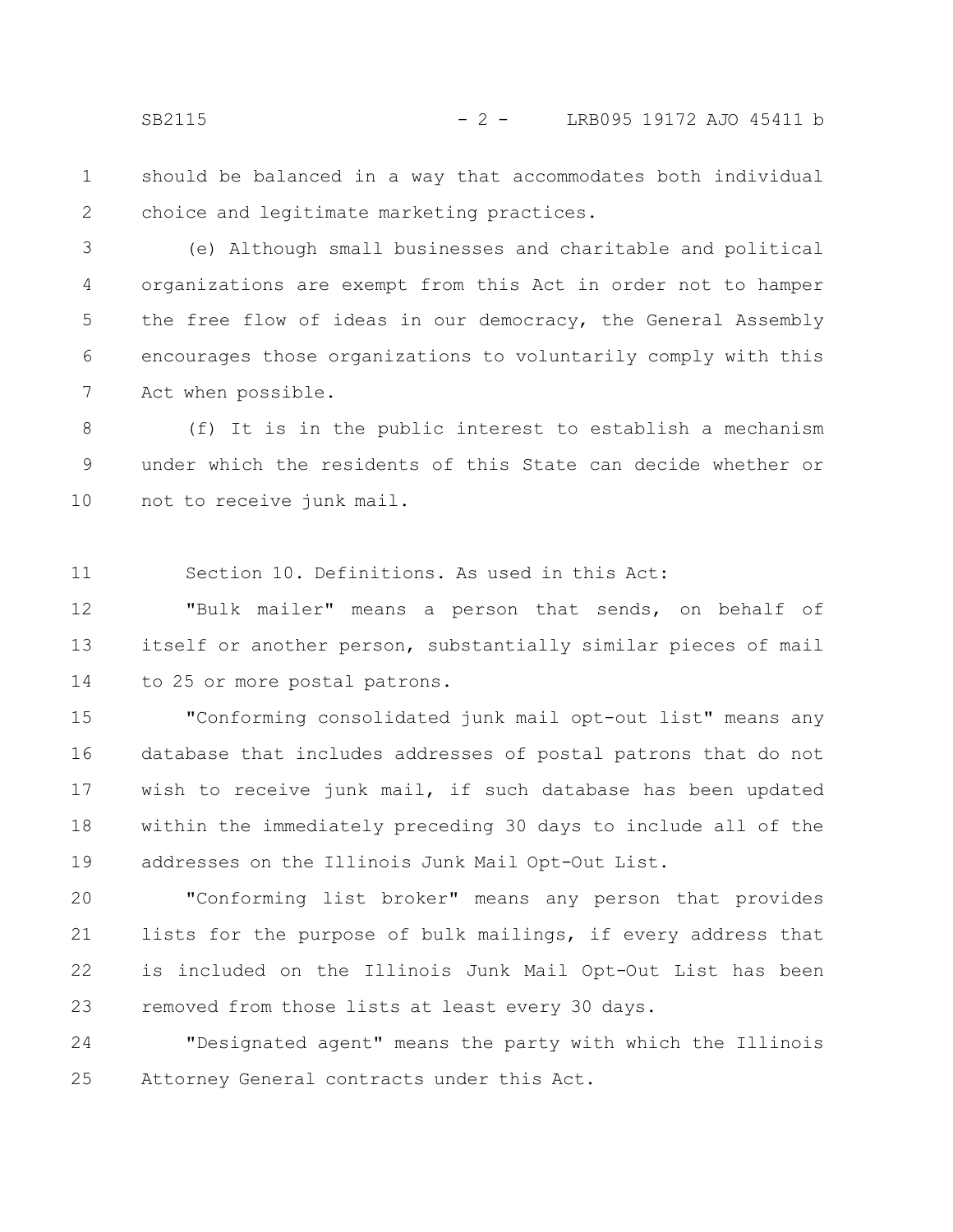"Established business relationship" means a relationship that: 1 2

(i) was formed, prior to the sending of junk mail, through a voluntary, two-way communication between a seller or bulk mailer and a postal patron, with or without consideration, on the basis of an application, purchase, ongoing contractual agreement, or commercial transaction between the parties regarding products or services offered by the seller or bulk mailer; 3 4 5 6 7 8 9

(ii) has not been previously terminated by either party; and 10 11

(iii) currently exists or has existed within the immediately preceding 180 days. 12 13

"Established business relationship", with respect to a financial institution, as defined in Section 527 of the federal Gramm-Leach-Bliley Act (12 U.S.C. 1811), or an affiliate thereof, includes any situation in which a financial institution or affiliate makes bulk mailings related to other financial services offered, if the financial institution or affiliate is subject to the requirements regarding privacy of Title V of the federal Gramm-Leach-Bliley Act (12 U.S.C. 1811) and the financial institution or affiliate regularly conducts business in Illinois. 14 15 16 17 18 19 20 21 22 23

"Junk mail" means any printed matter sent by mail for the purpose of encouraging the purchase or rental of, or investment in, property, goods, or services; however "junk mail" does not 24 25 26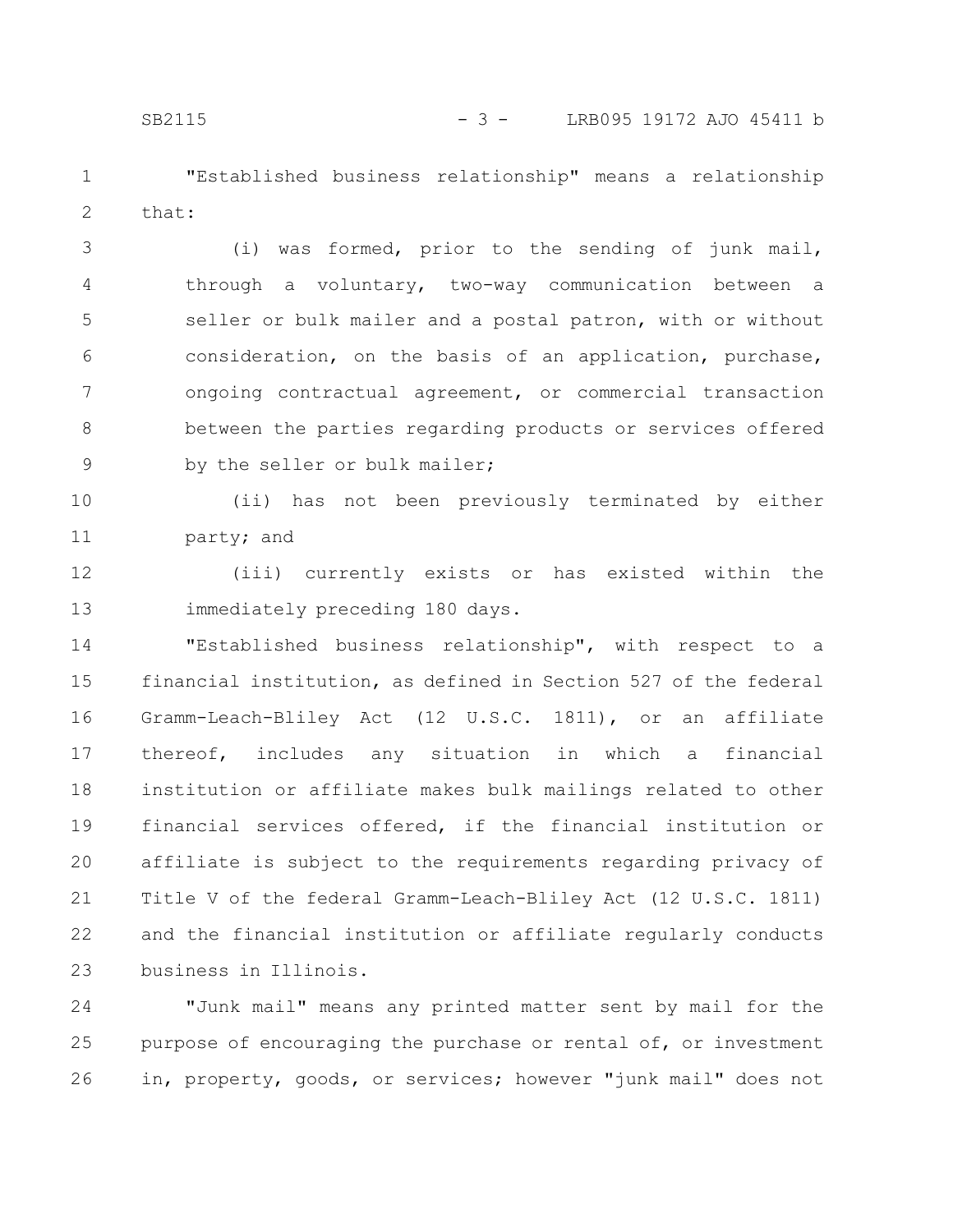SB2115 - 4 - LRB095 19172 AJO 45411 b

include communications: 1

(i) to any postal patron with that postal patron's prior express invitation or permission; 2 3

(ii) by or on behalf of any person with whom a postal patron has an established business relationship; 4 5

6

(iii) by or on behalf of a small business;

(iv) by or on behalf of an entity organized under Section 501(c)(3) of the federal Internal Revenue Code of 1986 while such entity is engaged in fund-raising to support the charitable purpose for which the entity was established; 7 8 9 10 11

(v) by or on behalf of a political party, political committee, campaign committee, candidate committee, or entity organized under Section 527 of the federal Internal Revenue Code of 1986 while such entity is engaged in political speech or fund-raising for political purposes; or 12 13 14 15 16 17

(vi) by a natural person responding to a referral, or working from his or her primary residence, or a person licensed or registered in Illinois to carry on a trade, occupation, or profession who is setting or attempting to set an appointment for actions relating to that licensed trade, occupation, or profession within Illinois or counties contiguous to Illinois. 18 19 20 21 22 23 24

(i) "Postal patron" means any person having a mailing address in Illinois, as shown by records of the United States 25 26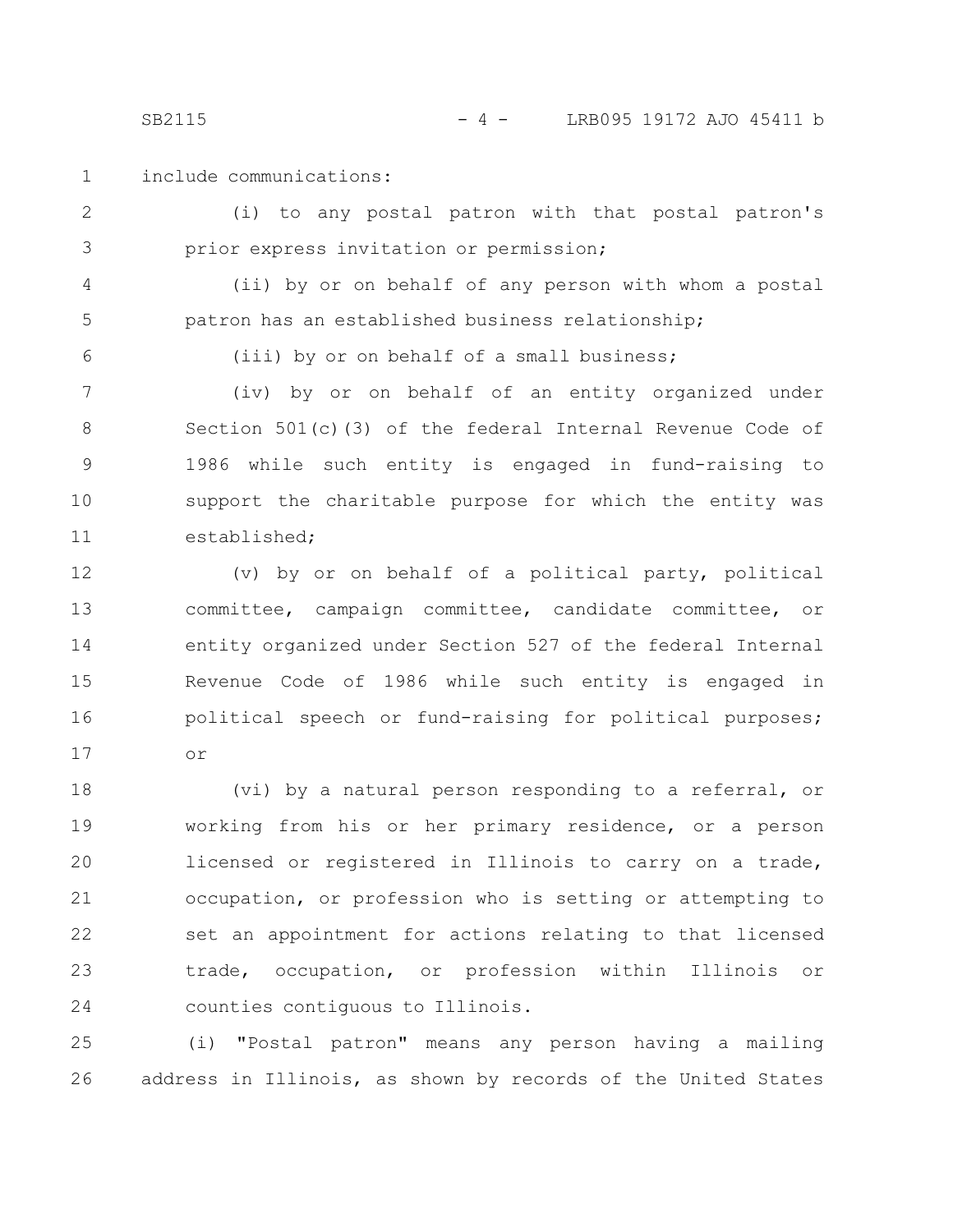SB2115 - 5 - LRB095 19172 AJO 45411 b

Postal Service. 1

(j) "Small business" means a business entity with 3 or fewer employees. 2 3

Section 15. Unlawful to send junk mail to postal patrons on the Illinois Junk Mail Opt-Out List; requirements for junk mail generally. 4 5 6

(a) No person shall send or cause to be sent any junk mail to the address of any postal patron who has added that address to the Illinois Junk Mail Opt-Out List in accordance with rules promulgated under this Act. 7 8 9 10

(b) A person that sends junk mail to the address of any postal patron shall register in accordance with Section 20. 11 12

(c) On or after July 1, 2009, or upon the initial availability and accessibility of the Illinois Junk Mail Opt-Out List, whichever is earlier, a person that desires to send junk mail shall update the person's copy of the Illinois Junk Mail Opt-Out List, conforming consolidated junk mail opt-out list, or a list obtained from a conforming list broker within 30 days after the beginning of every calendar quarter. 13 14 15 16 17 18 19

Section 20. Establishment and operation of the Illinois Junk Mail Opt-Out List; rules and registration. 20 21

(a) The Illinois Junk Mail Opt-Out List program is hereby created for the purpose of establishing a database to use when verifying postal patrons who have given notice, in accordance 22 23 24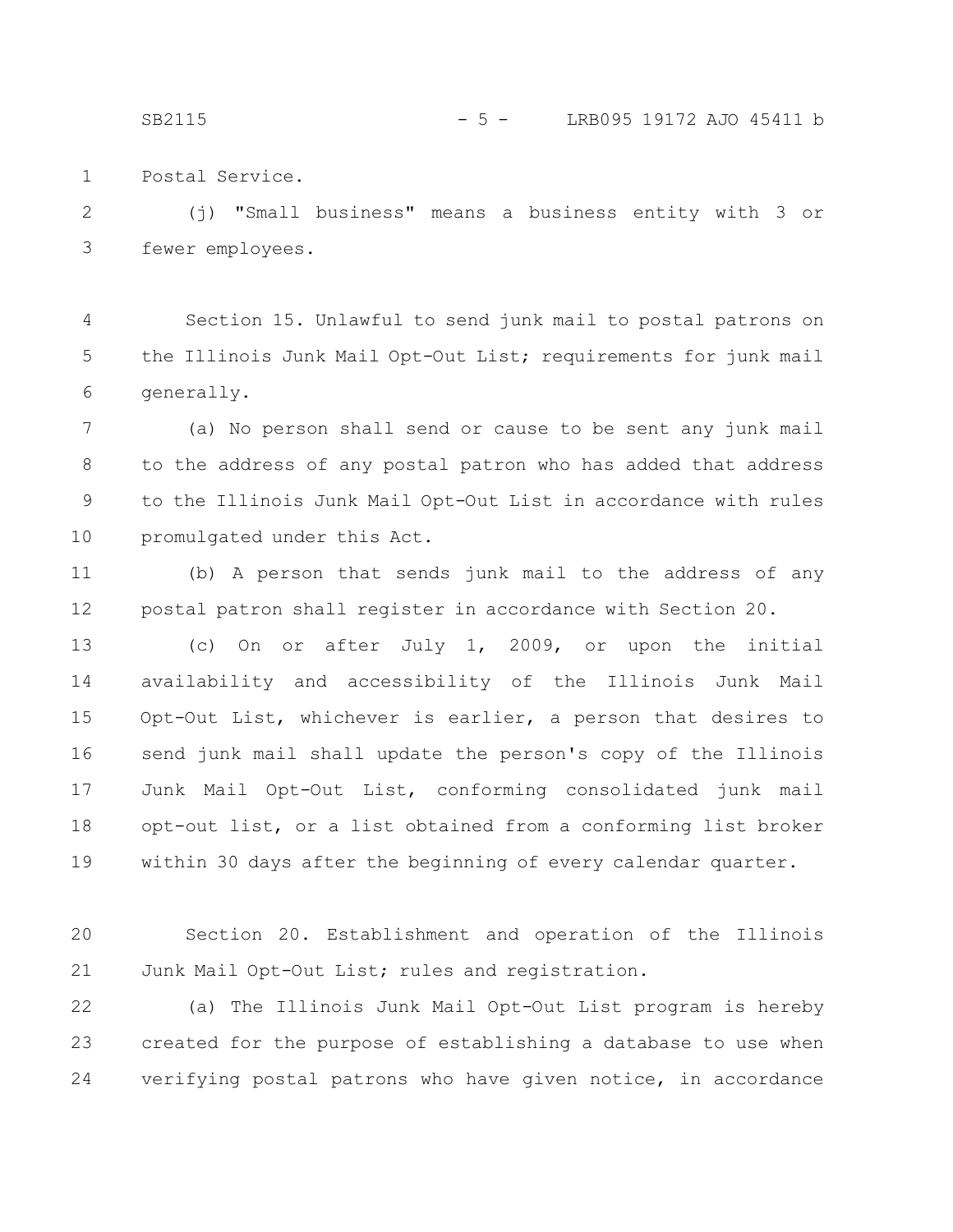with rules promulgated under of subsection (d) of this Section, of those postal patrons' objections to receiving junk mail. The Attorney General shall administer the program. 1 2 3

(b) Not later than July 1, 2009, the Attorney General shall contract with a designated agent, which shall maintain the web site and database containing the Illinois Junk Mail Opt-Out List. If no more than one entity bids on the contract, the Attorney General may award the contract at its discretion. 4 5 6 7 8

(c) Not later than July 1, 2009, the designated agent, using the designated State Internet web site, shall develop and maintain the Illinois Junk Mail Opt-Out List database with information provided by postal patrons. 9 10 11 12

(d) The Attorney General shall establish, by rule, guidelines for the designated agent for the development and maintenance of the Illinois Junk Mail Opt-Out List so that the Junk Mail Opt-Out List can easily be accessed by persons desiring to send junk mail and by State and local law enforcement agencies. As soon as practicable, the Attorney General shall promulgate rules that: 13 14 15 16 17 18 19

(i) specify that there shall be no cost for a postal patron to provide notification to the designated agent that the postal patron objects to receiving junk mail; 20 21 22

(ii) specify that there shall be an annual registration fee of not more than \$500 for persons or entities that wish to send junk mail or otherwise access the database of addresses contained in the Illinois Junk Mail Opt-Out List 23 24 25 26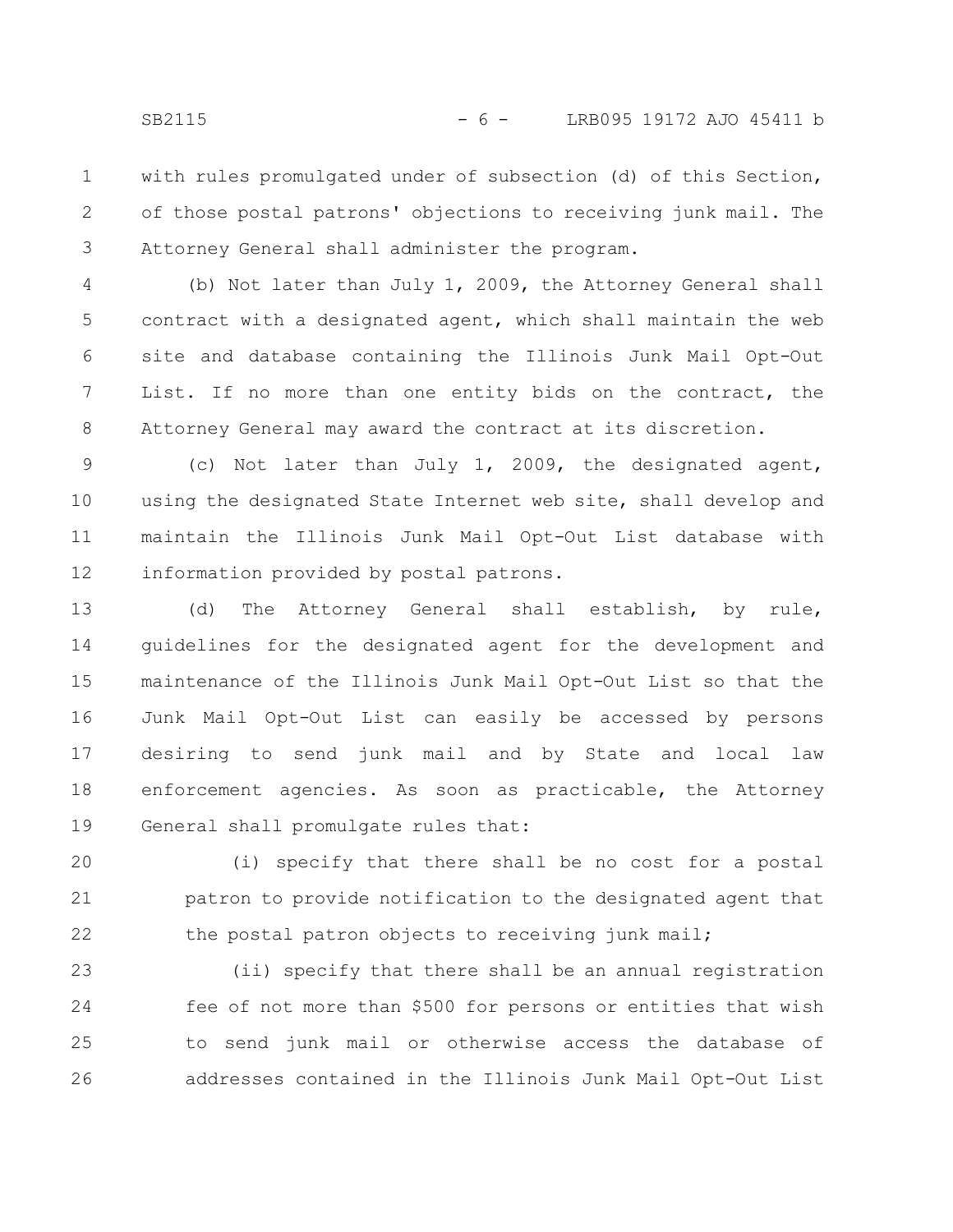database. The Attorney General shall determine the fee on a sliding scale so that persons or entities with fewer than 5 employees shall pay no fee. In addition, there shall be no fee charged to conforming list brokers or nonprofit corporations, as defined in the General Not for Profit Corporation Act of 1986. The maximum fee shall be charged only to persons with more than 1,000 employees. Moneys collected from the fees shall cover the direct and indirect costs related to the creation and operation of the Illinois Junk Mail Opt-Out List. Moneys from the fees shall be collected by and paid directly to the designated agent. The Attorney General shall annually adjust the fees below the stated maximum based on the revenue history of the fees received by the designated agent. The designated agent shall provide means for online registration and credit card payment of fees charged pursuant to this subsection (d). Each person who registers shall provide a current business name, business address, email address if available, and telephone number when initially registering for the Junk Mail Opt-Out List. This information shall be updated when changes occur; 1 2 3 4 5 6 7 8 9 10 11 12 13 14 15 16 17 18 19 20 21

(iii) specify that the method by which each postal patron may give notice to the designated agent of his or her objection to receiving junk mail, or may revoke the notice, shall be exclusively by entering the address of the postal patron directly into the database via the designated 22 23 24 25 26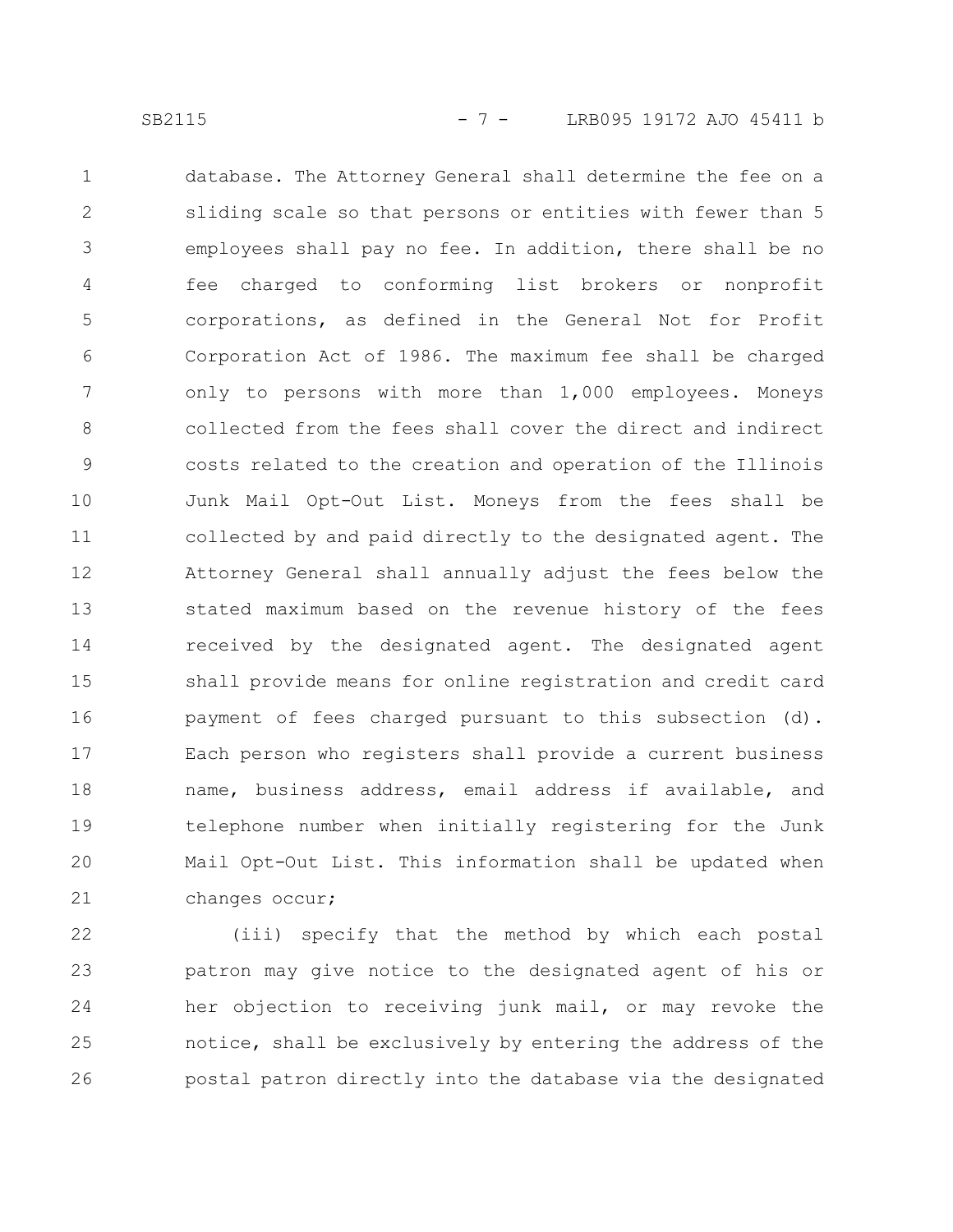State Internet web site or by calling a designated statewide, toll-free telephone number maintained by the designated agent as a part of the Illinois Junk Mail Opt-Out List; 1 2 3 4

(iv) specify that the date of every notice received in accordance with this subsection (d) be recorded and included as part of the information in the Junk Mail Opt-Out List; 5 6 7 8

(v) require the designated agent to provide updated information about the Illinois Junk Mail Opt-Out List program on the designated State web site, subject to supervision by the Attorney General; 9 10 11 12

(vi) prohibit the designated agent or any person collecting information to be transmitted to the designated agent from making any use or distribution of names or addresses contained in the Junk Mail Opt-Out List except as expressly authorized under this Act; 13 14 15 16 17

(vii) specify the methods by which additions, deletions, changes, and modifications shall be made to the Illinois Junk Mail Opt-Out List database and how updates of the database shall be made available to persons desiring the updates. The methods shall include provisions to remove from the Illinois Junk Mail Opt-Out List, on at least an annual basis, every address away from which the original postal patron has moved; 18 19 20 21 22 23 24 25

26

(viii) require the designated agent to maintain an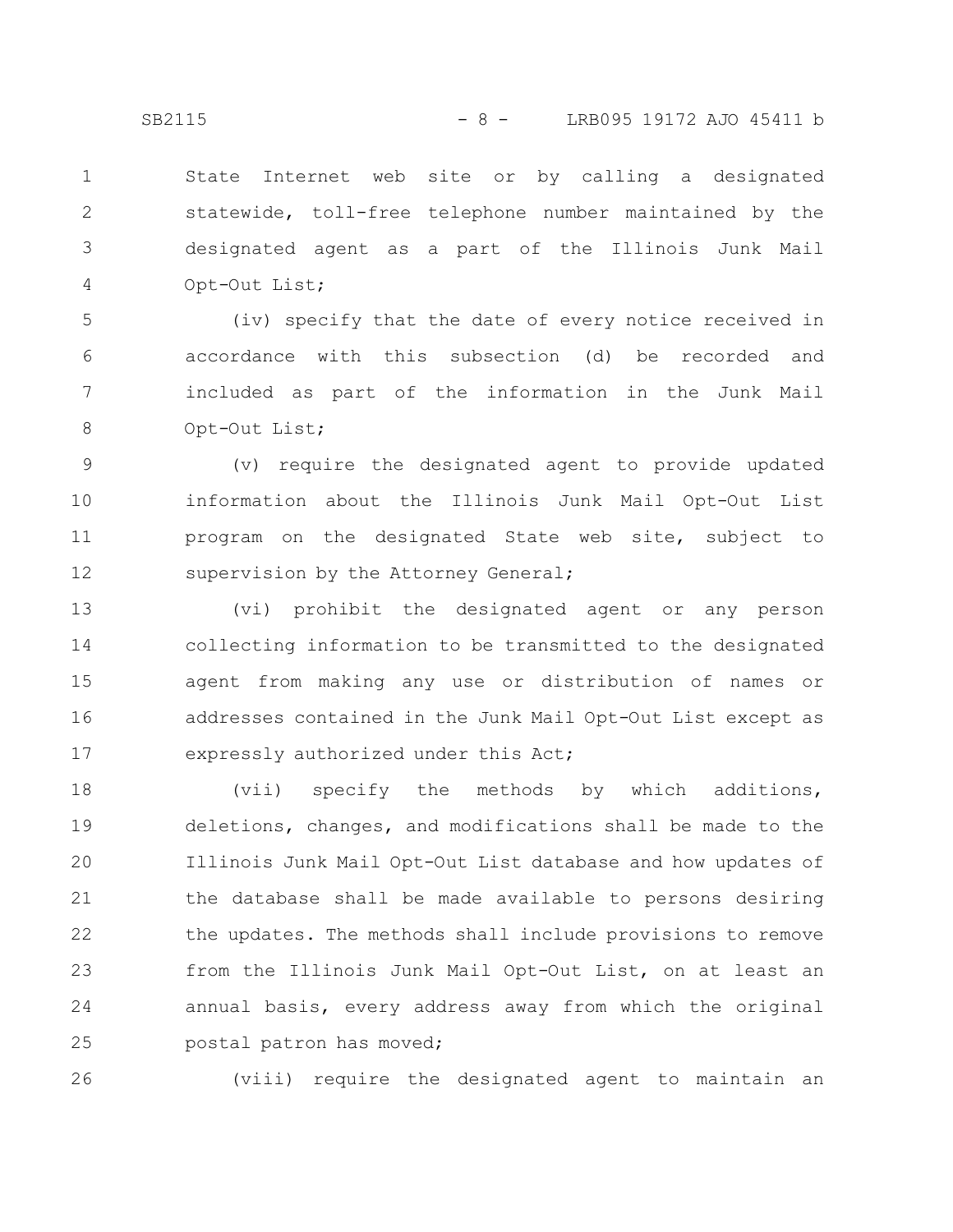automated online complaint system for postal patrons to report suspected violations over the Internet web site. The automated online complaint system shall have the capability to collect, sort, and report suspected violations to the Attorney General electronically for enforcement purposes; 1 2 3 4 5 6

(ix) specify that the Junk Mail Opt-Out List shall be available online at the Illinois Junk Mail Opt-Out List web site to a person desiring to send junk mail if the person has registered in accordance with this subsection d). The list shall be available in a text or other compatible format, at the discretion of the Attorney General, but shall allow bulk mailers to select and sort by specific zip codes; 7 8 9 10 11 12 13 14

(x) specify such other matters relating to the database as the Attorney General deems necessary or desirable. 15 16

(e) If the federal government establishes one or more official databases of postal patrons who object to receiving junk mail, the designated agent is authorized to provide appropriate data from the Illinois Junk Mail Opt-Out List exclusively for inclusion in an official national do-not-mail database. To the extent allowed by federal law, the designated agent shall ensure that the Illinois Junk Mail Opt-Out List includes that portion of an official national do-not-mail database that relates to Illinois. 17 18 19 20 21 22 23 24 25

(f) The State shall not be liable to any person for 26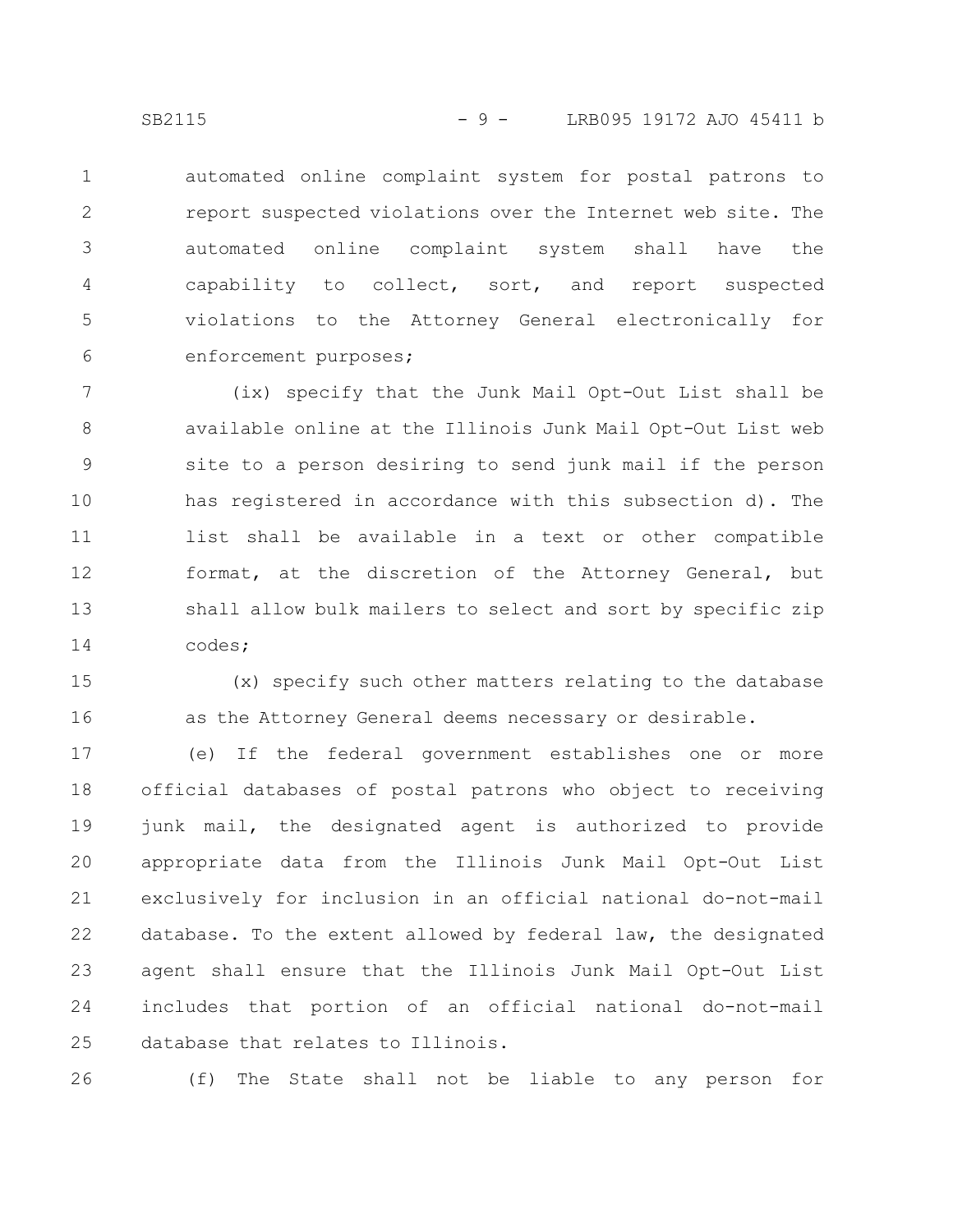gathering, managing, or using information in the Illinois Junk Mail Opt-Out List database pursuant to this Act and for enforcing the provisions of this Act. 1 2 3

(g) The designated agent shall not be liable to any person for performing its duties under this Act unless, and only to the extent that, the designated agent commits a willful and wanton act or omission. 4 5 6 7

(h) As soon as practicable, the designated agent shall update the database, on an ongoing basis, with information provided by postal patrons and the United States Postal Service. 8 9 10 11

(i) No person shall place the address of another person on the Illinois Junk Mail Opt-Out List without the other person's permission. 12 13 14

Section 25. Enforcement; penalties; defenses. 15

(a) The Attorney General may initiate administrative proceedings in accordance with rules adopted under this Act relating to a knowing and willful violation. 16 17 18

(b) The Attorney General may assess a fine not to exceed \$1,000 for the first violation and not to exceed \$2,500 for a second or subsequent violation. Each individual violation shall be a separate and distinct offense under this Section. The Attorney General shall, at a minimum, consider the following factors: 19 20 21 22 23 24

25

(1) whether the offense was knowing or willful;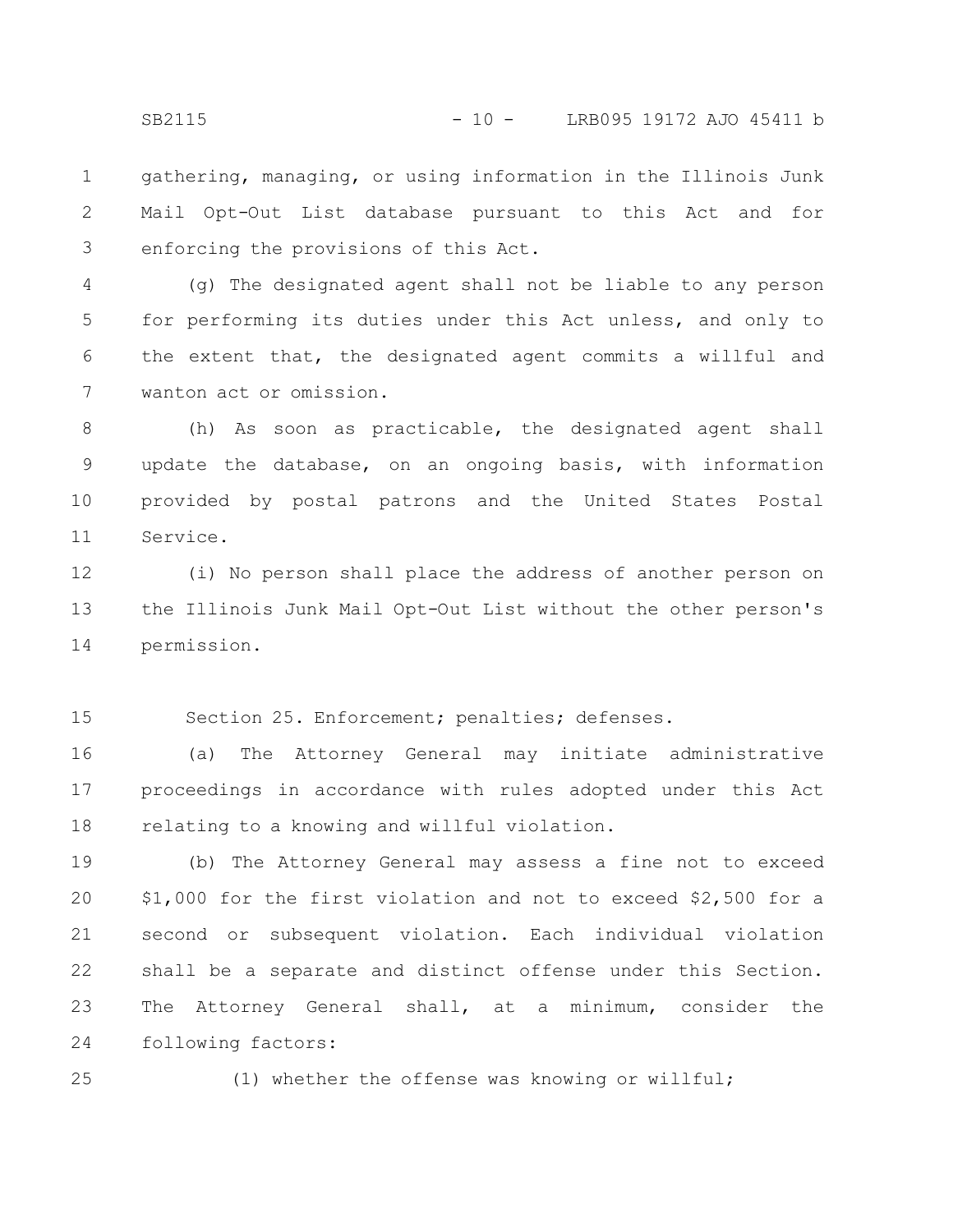SB2115 - 11 - LRB095 19172 AJO 45411 b

(2) whether the entity committing the offense has a prior history of non-compliance with this Act; 1 2

3

(3) the offender's relative ability to pay a penalty;

4

5

(4) whether the offender has or has not cooperated with

the Attorney General in pursuing the investigation; and

(5) such other special, mitigating, or aggravating circumstances that the Attorney General may find to exist. (c) Any proceeding conducted under this Section is subject to the Illinois Administrative Procedure Act. 6 7 8 9

(d) Nothing in this Section may be construed to restrict any right that any person may have under any other law or at common law. 10 11 12

(e) No action or proceeding may be brought under this Section: 13 14

(1) More than one year after the person bringing the action knew or should have known of the occurrence of the alleged violation; or 15 16 17

(2) More than one year after the termination of any proceeding or action arising out of the same violation or violations by the State of Illinois, whichever is later. 18 19 20

(f) The remedies, duties, prohibitions, and penalties in this Act are not exclusive and are in addition to all other causes of action, remedies, and penalties provided by law. 21 22 23

Section 30. The Junk Mail Opt-Out Fund. The Junk Mail Opt-Out Fund is created as a special fund in the State 24 25